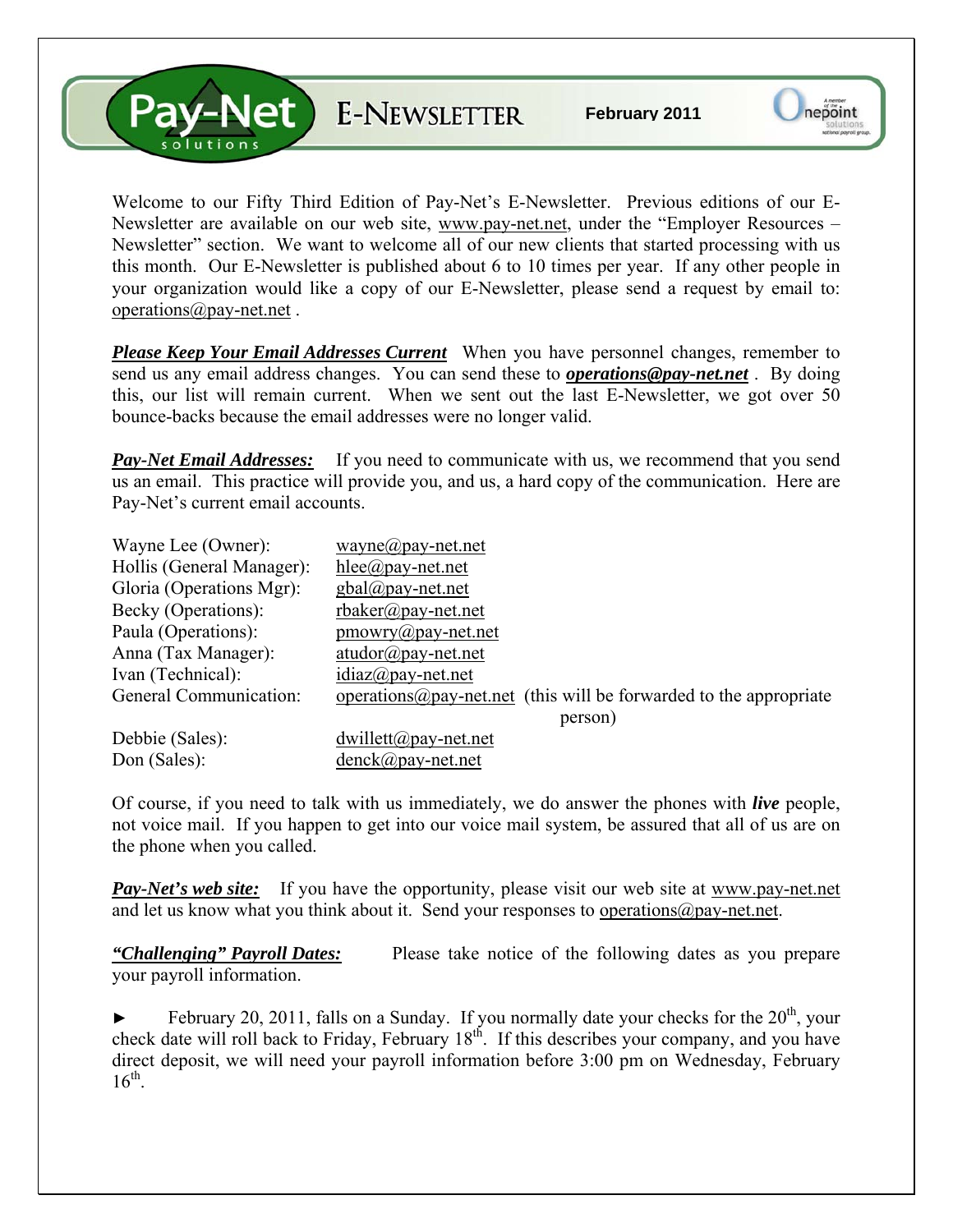**► Monday, February 21, 2011, is President's Day, a national holiday. Although Pay-Net will be open this day, all banks, government offices, etc. will be closed. Please take this date into consideration when you prepare your payroll information.** 

Remember that February is a "short" month. The month ending day is Monday, February  $28<sup>th</sup>$ . If you normally date your checks for the end of the month, or the first of the month, be sure to watch your calendar.

March 5, 2011, falls on Sunday. If you normally date your checks for the  $5<sup>th</sup>$ , your check date will roll back to Friday, March  $4<sup>th</sup>$ . If this describes your company, and you have direct deposit, we need your payroll information before  $3:00$  pm on Wednesday, March  $2<sup>nd</sup>$ .

March 15, 2011, falls on a Tuesday. If you normally date your checks for the  $15<sup>th</sup>$  and you have direct deposit, we need your payroll information before 3:00 pm on Friday, March 11<sup>th</sup>.

March 20, 2011, falls on a Sunday. If you normally date your checks for the  $20<sup>th</sup>$ , your check date will roll back to Friday, March 18<sup>th</sup>. If this describes your company, and you have direct deposit, we will need your payroll information before  $3:00$  pm on Wednesday, March  $16<sup>th</sup>$ .

April 5, 2011, falls on a Tuesday. If you normally date your checks for the  $5<sup>th</sup>$  and you have direct deposit, we will need your payroll information before 3:00 pm on Friday, April 1st. No fooling around here!

The end of April, April  $30<sup>th</sup>$ , and the first of May occur on a weekend. If you normally date your checks for the end of the month or the first of the month, your check date will roll back to Friday, April 29<sup>th</sup>. If this is applicable to your company, and you have direct deposit, we will need your payroll information before 3:00 pm on Wednesday, April  $27<sup>th</sup>$ .

**► Monday, May 30, 2011, is Memorial Day, a national holiday. Pay-Net will be closed that day. Please take this into account as you prepare your payroll information.** 

*Does Pay-Net Ensure Compliance With Various Federal and State Regulations?* **While we want to laugh at this question, one of our national competitors is spreading the rumor that Pay-Net does not ensure compliance with IRS and state regulations.** 

**This is totally false and a baseless statement meant to plant seeds of doubt with our clients.** 

**Not only are we constantly checking our software for compliance issues, our programmers react more quickly to changing compliance issues than any of our other competitors. For example, the HIRE Credit and COBRA credits were implemented in our software within hours of being signed into law! One of our national competitors still cannot do the COBRA or HIRE credits in their software, they must do it manually!! Our software is being run by the members of One Point Solutions with offices in seven states and processing over 250,000 checks per month for clients located in 48 states! We have one employee whose only job is to ensure compliance with Federal, State and Local laws. If we had any compliance issues they would have come to light.**

*Important Changes for 2011:*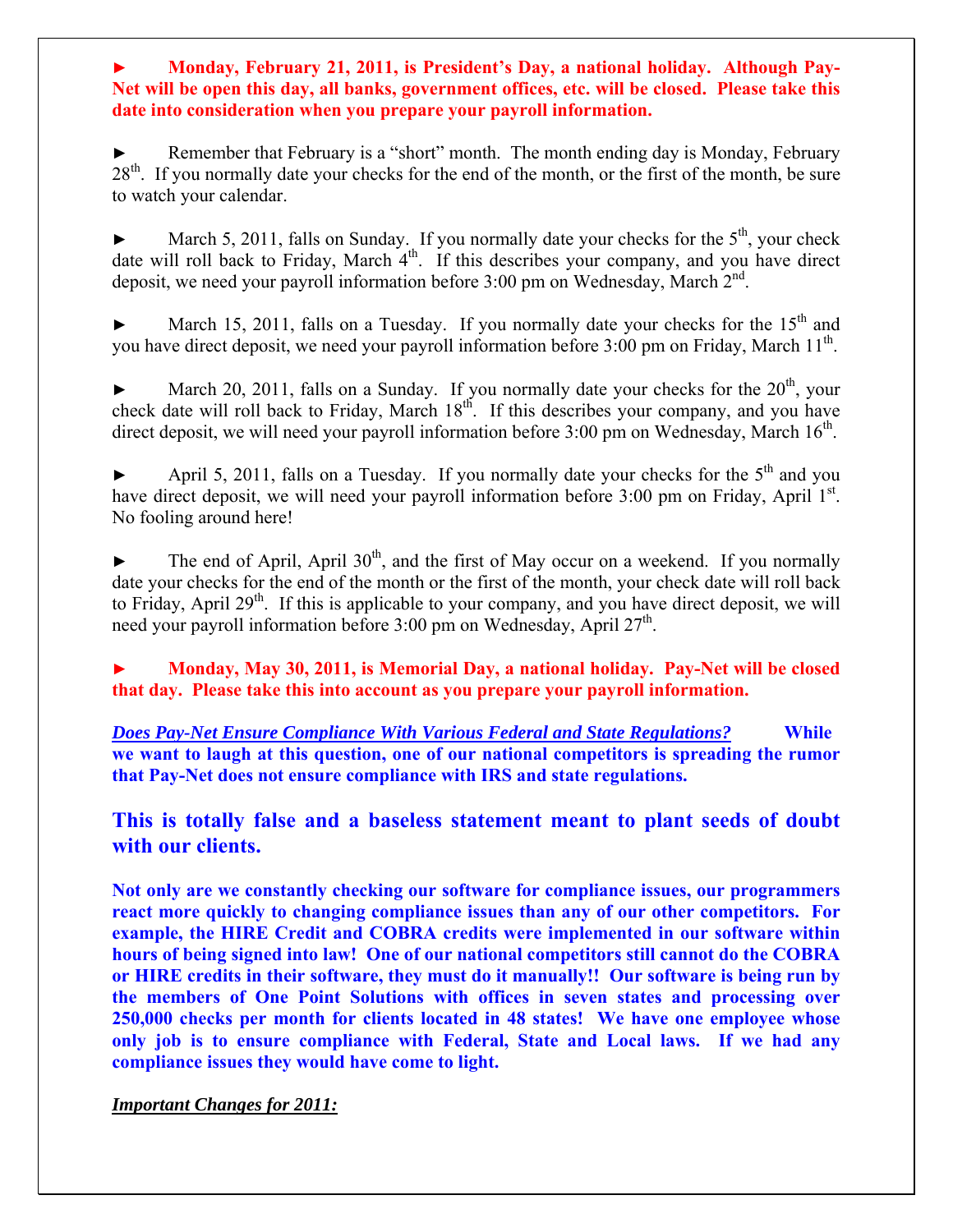► You cannot make any Federal Tax deposits at a financial institution by taking in an 8109 coupons and a check. All federal deposits must be made electronically.

► Standard mileage rates will be \$0.51 per mile (up from \$0.50) for business, \$0.19 for moving purposes (up from \$0.165), and \$0.14 for charitable purposes (unchanged).

Social Security wage base remains at \$106,800 for 2011. Medicare wage base remains at unlimited and the percentage remains at 1.45%. The employee Social Security percentage drops to 4.2%, but the employer percentage remains at 6.2%

Advanced Earned Income Credit (AEIC) paid through payroll tax reduction will no longer be in effect. Employees can still claim EIC on their personal income tax returns.

- The Work Opportunity Tax Credit has been extended through 2011.
- The adoption assistance exclusion was extended through 2012.

The HIRE credit, which gave a Social Security tax exemption to employers, and the Making Work Pay reduction in withholding were not extended.

The employer-provided education assistance was extended for two years and went up to \$5,250 per year.

One-year extension of the provision that equalizes the monthly-qualified transportation fringe benefit for public transit passes and qualified vanpools to the amount of the employerprovided parking benefit (\$230 for 2010).

► Standard mileage rate will be \$0.51 per mile.

 $\blacktriangleright$  The limit for tax-deferred employee contributions to 401(k), 403(b) and 457 plans remains at \$16,500 for 2011. The additional "catch up" amount for 401(k) plans remains \$5,500. Simple IRA plans remain at \$11,500 with the "catch up" amount at \$2,500.

The daily withholding additional amount for nonresident alien workers goes to \$10.14.

*2010 Can Be Referred to as the Year of Misclassified Workers:* With wage and hour lawsuits rising so quickly, 2010 might be appropriately referred to as the year of the Misclassified Worker.

Workplace filings continued to rise in 2010 and penalties, fines and wages totaled \$1.16 billion. 10 cases alone accounted for \$336.5 million.

What, or who, are Misclassified Workers. Generally, they fall into two major categories:

- (1) Employees deemed "exempt" (exempt from overtime pay), but whose job was not exempt in nature, and
- (2) Individuals deemed 1099 Independent Contractor, but whose job was not that of a true independent contractor.

Stepped-up government enforcement efforts have put employers on notice over misclassifying and underreporting workers. For example, a New York Joint Enforcement Task Force identified nearly 35,000 cases of employee misclassification and \$457 million in unreported taxes, \$13.2 million in unemployment taxes due, and \$14 million in unpaid wages. It was found that about 95% of the restaurants in Brooklyn had some type of misclassification.

How can you be sure your employees are classified correctly? The first place to start is the general description given by the IRS and EDD.

The IRS's description is found in the Circular E: <http://www.irs.gov/pub/irs-pdf/p15.pdf> The description of "employees" starts on page 8 of the Circular E.

The EDD generally follows the IRS, here is the link to the DE-44: [http://www.edd.ca.gov/pdf\\_pub\\_ctr/de44.pdf](http://www.edd.ca.gov/pdf_pub_ctr/de44.pdf)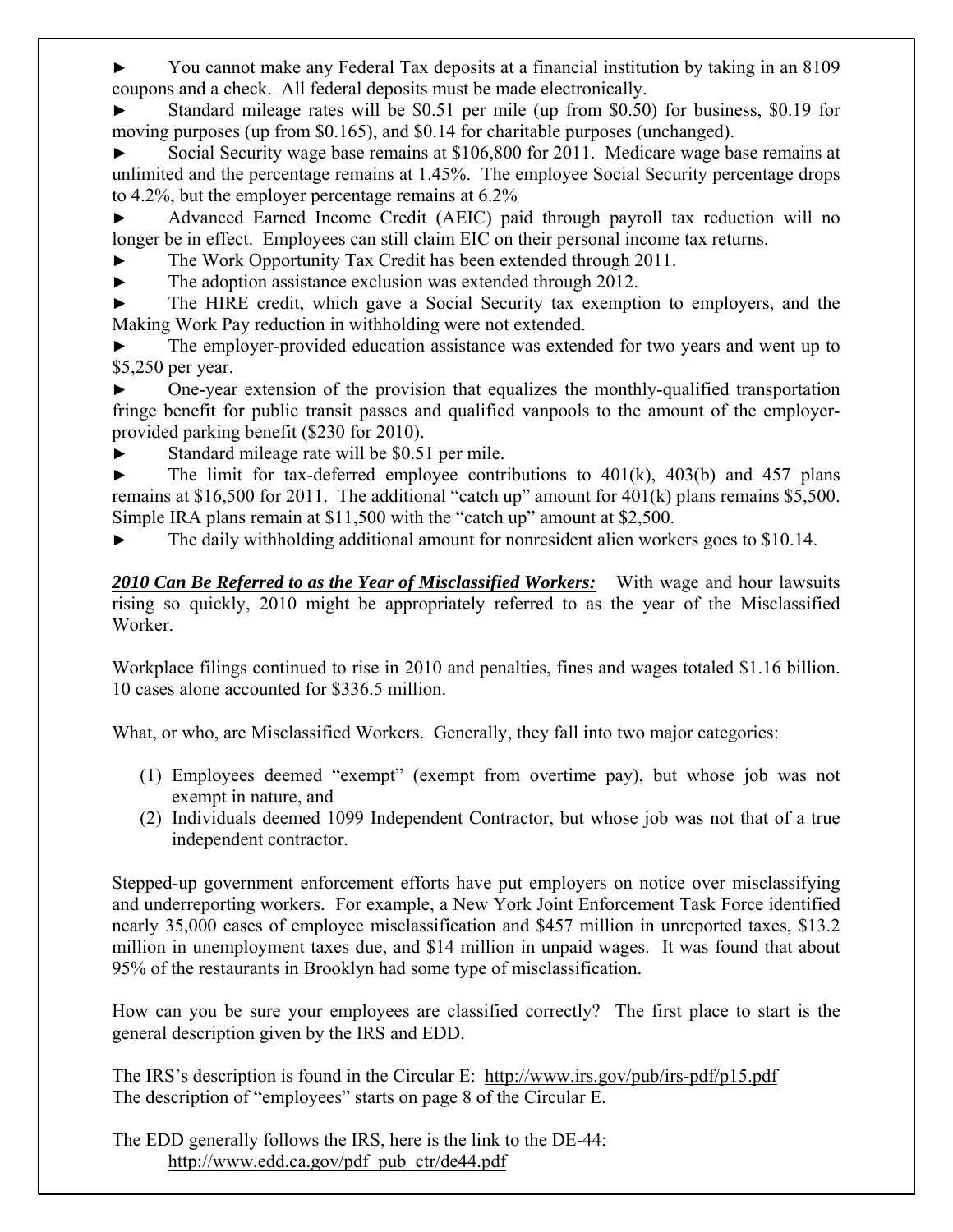The description of Independent Contractor vs Employee starts on page 7 of the DE-44.

If these documents do not answer all your questions, then you should call the IRS and California Labor Board for further information.

*California Law differs from Federal law on Adult Children Health Care:* According to the EDD, employers are required to report the portion of the insurance premium attributable to coverage for a nondependent adult child. The department has stated that the portion is considered wages and is subject to California state payroll taxes.

Although the federal Patient Protection and Affordable Care Act (Pub. L. 111-148) and the Health Care and Education Reconciliation Act of 2010 (Pub. L. 111-152) consider nondependent adult children to be qualified dependents, California law does not according to the EDD. More information is available on the [department's website at](http://www.edd.ca.gov/Payroll_Taxes/Nondependent_Adult_Child_Health_Care_Premiums.htm) this link:

[http://www.edd.ca.gov/Payroll\\_Taxes/Nondependent\\_Adult\\_Child\\_Health\\_Care\\_Premiums.htm](http://www.edd.ca.gov/Payroll_Taxes/Nondependent_Adult_Child_Health_Care_Premiums.htm)

**2011 Holiday Schedule:** The following remaining holidays are scheduled for 2010 plus the 2011 holidays. The official "bank holidays" are marked with an "**\***"

- ► \* Monday, February 21, 2011 President's Day Pay-Net will be open
- ► \* Monday, May 30, 2011 Memorial Day Pay-Net will be closed
- ► \* Monday, July 4, 2011 Independence Day Pay-Net will be closed
- \* Monday, September 5, 2011 Labor Day Pay-Net will be closed
- ► \* Monday, October 10, 2011 Columbus Day Pay-Net will be open
- ► \* Friday, November 11, 2011 Veteran's Day Pay-Net will be open
- ► \* Thursday, November 24, 2011 Thanksgiving Day Pay-Net will be closed
- ► Friday, November 25, 2011 Pay-Net will be closed
- ► \* Monday, December 26, 2011 Christmas Day observed Pay-Net will be closed
- ► \* Monday, January 2, 2012 New Years Day observed Pay-Net will be closed

*IRS to Move Employers to Electronic Tax Payments:* Beginning January 1, 2011, all businesses will *be required* to make the deposits electronically, according to the Treasury Department. And, this applies to ALL federal deposits, not only payroll tax deposits.

If you already use Pay-Net's Electronic Tax Filing Service, your payroll tax deposits are already being made electronically, so there is no need for concern.

If you do not subscribe to our Tax Filing Service and you make your deposits by coupon, you will be required to make your deposits electronically. There are a couple of alternatives available to you. You can directly subscribe to the EFTPS payment system (see <https://www.eftps.com/eftps/>) and make payments online, or you can contact your bank to see if they offer electronic services to do this, or you can opt to enroll in Pay-Net's Electronic Tax Filing Service.

*2011 Changes to California Reporting:* The E.D.D. has just announced new payroll reporting forms will be implemented starting January 1, 2011.

The Quarterly DE-6 Form and the annual DE-7 Form will be replaced by a quarterly DE-9 Form, Quarterly Contribution Return and Report of Wages, and a DE-9c, the Quarterly Contribution Return and Report of Wages Continuation.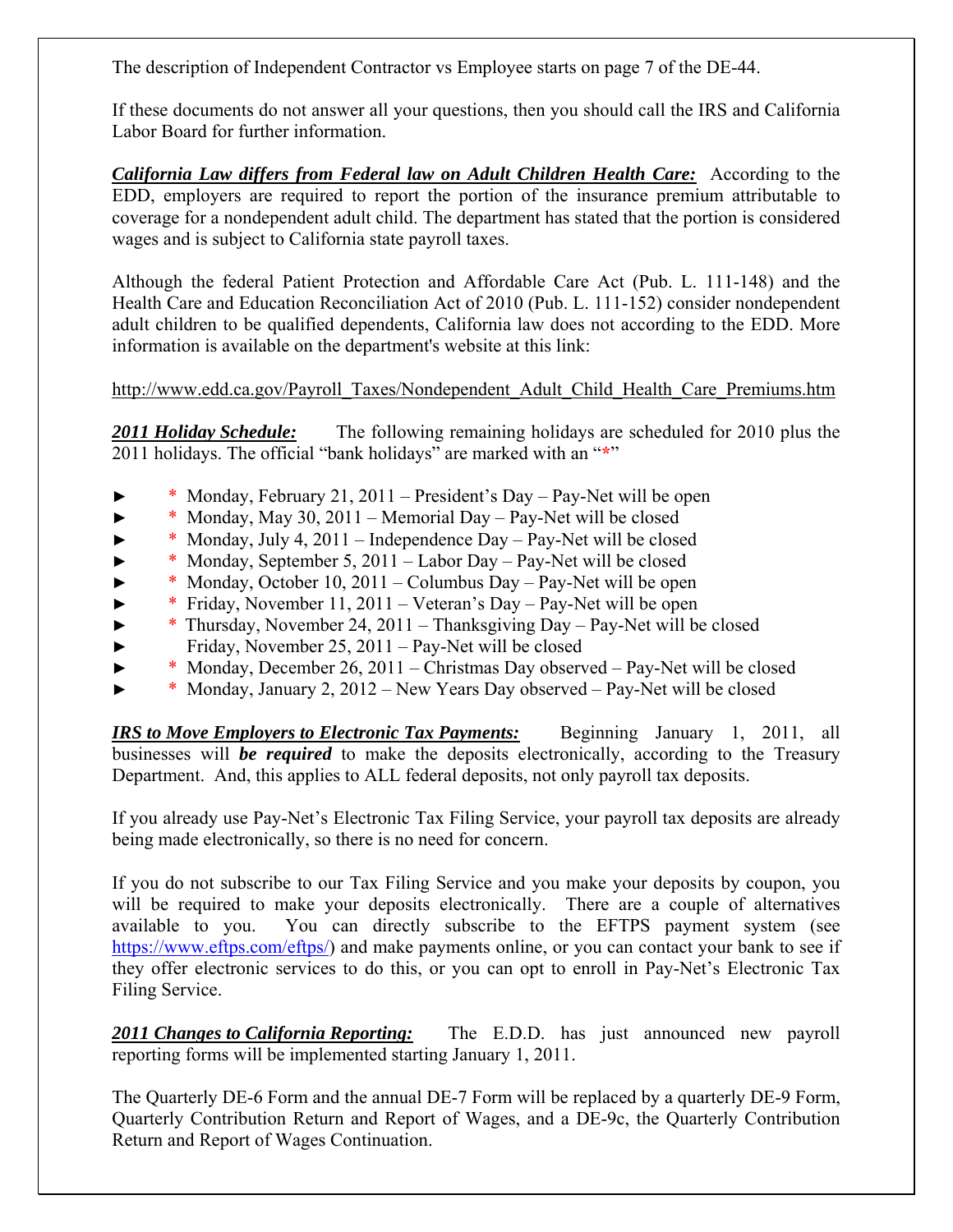These new forms will mean that the state will be able to reconcile employer's accounts on a quarterly basis instead of the current annual basis.

Please note that you will not see these form until the First Quarter of 2011. We will still be completing and filing the DE-6 and DE-7 Forms for the Fourth Quarter of 2010. You will be receiving these DE-6 and DE-7 Forms in your Year End package around the middle of January, 2011.

*Changes in 1099's for 2012:* One of the little noticed parts of the health care plan adopted this year calls for changes in the use and reporting of 1099's starting January 1, 2012.

Basically, every company must have all their vendors (anyone you pay money to) complete a Form W9. In other words, you must have a W9 on file for every vendor, INCLUDING corporations. In the past, corporations were exempt from the 1099 filings. In fact, the new rules state that you cannot make any payments to a vendor until you have a W9 on file for them!

In turn, you must file a 1099 for every vendor that receives more than \$600 from your company. This new requirement has caused a lot of concern among businesses according to the national Chamber of Commerce because of the increase in workload being passed down to companies. We hope that Congress will quickly change this provision. Can you imagine all the 1099's that will be filed on Staples alone!

In any case, Pay-Net can track these payments, prepare and file your 1099's. However, if you try to wait until the 2012 Year End time, we will not have the time to enter and process all this information. You must report your 1099 payments to Pay-Net during the course of the year, and you can do this monthly or even quarterly. By following these procedures, you will receive your 1099's timely and can mail them to your vendors in accordance with the IRS rules and regulations.

You can download a W9 Form from Pay-Net's web site under Employer Resources > Employer Forms. Or, you can download the W9 from the IRS web site, [www.irs.gov](http://www.irs.gov/) .

*Latest news on 1099's.* As we were going to press on this edition of the E-Newsletter, Congress is currently considering a bill that would eliminate this new 1099 requirement and revert back to the "old" rules regarding 1099's.

*Can I Date My Checks for Saturday?:* We hear this question many times from clients. The specific question is probably better stated: can I date my payroll checks on holidays or weekends?

The simple answer to this question is: *Probably Not*. (We have to use the word "probably" because there are always exceptions to the rule!) Plus, such a simple question generates a long explanation, read on…..

The IRS has ruled many times that the date on an employee's paycheck must be a normal banking day so that the employee may exchange that piece of paper for cash money on the check date. A "normal banking day" is further defined as when the Federal Reserve is open.

Please note that per government rules, the Federal Reserve is NOT open on banking holidays, Saturdays or Sundays. So, even though the bank may be open, like on a Saturday, it is still not considered a banking day. In fact, at most banks, there is a "close of the banking day" that occurs during the week days, sometime before the bank actually closes for the day. For example,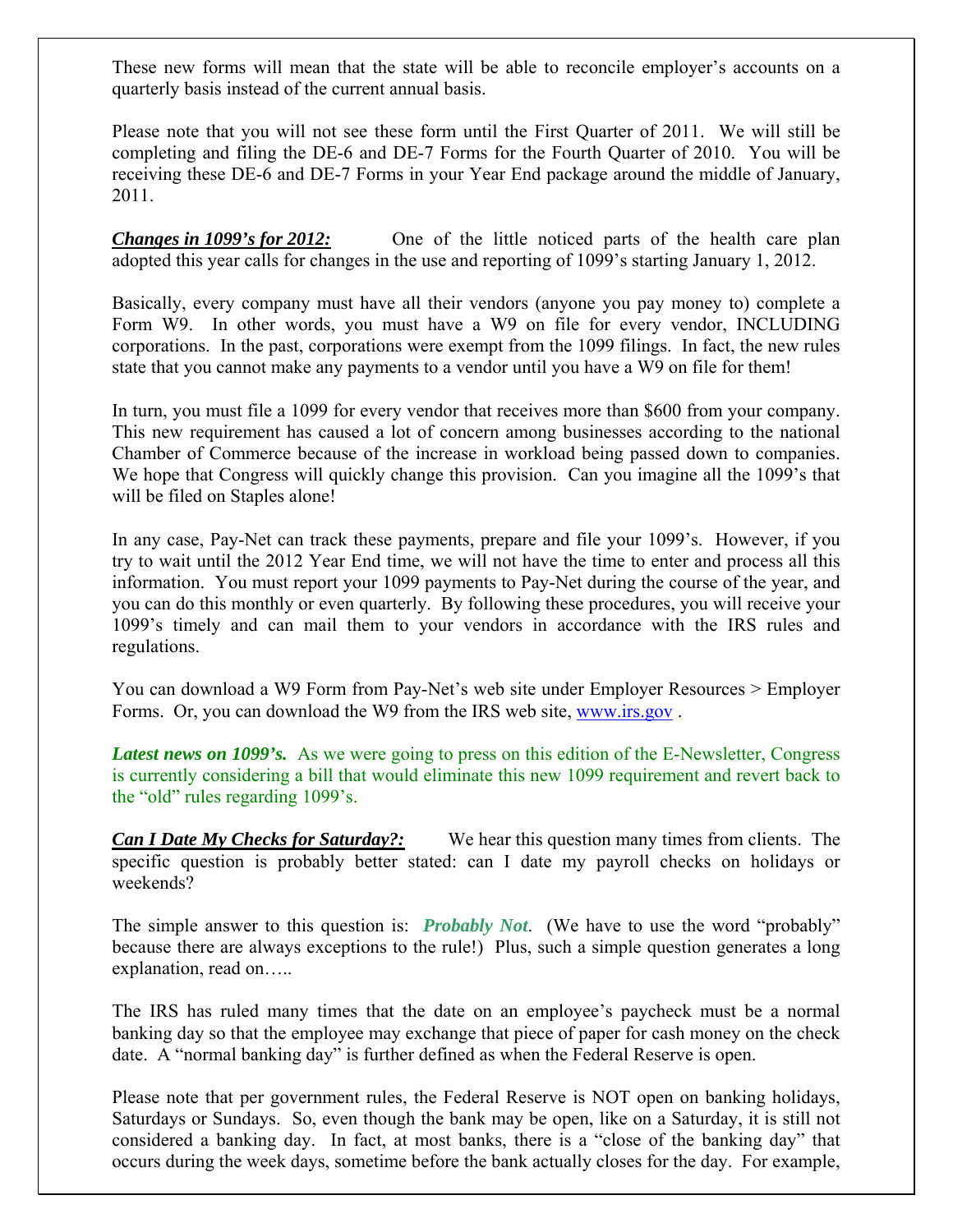many local banks have a "close of banking day" at 4:00 pm. If you go into the bank and make a transaction after 4:00 pm, the transaction is not actually posted until the following day.

This rule goes back many years to the days when paper checks started replacing the "pay window". Remember the "pay window" from the movies (I know no one reading this actually worked during those days!), where an employee would receive a slip of paper telling him the amount of money he earned that payday. The employee would take that slip of paper to the "pay window" of the company and receive cold hard cash money.

So, when companies started paying by paper check, the IRS said that for a company to use a check, the employee must be able to exchange the check for cash that same day. Thus the basis for this regulation.

Now, you may say that an employee can cash their check on Saturday. Actually this is not true. When the employee presents his check to the bank on Saturday (Sunday, holiday, etc.) and requests cash back, the bank will only release funds up to those available in the employee's existing bank account. For example, the paycheck was for \$600.00 but the employee only has \$400.00 in their account, the bank will only give the employee \$400.00, an amount equal to his account balance.

Another ramification of this rule is that you cannot have direct deposit funds go into an employee's bank account on a Saturday, Sunday or holiday. Why, because the Federal Reserve is closed and there are no transactions posted on these days.

Now, you astute clients out there, will ask, "how about these check cashing places?" Interesting point, one that I am not sure has been tested by the courts yet or not. I am guessing here, but I would assume that this type of transaction is considered a loan, where the employee is the borrower and the check cashing business is the lender. The check cashing company lends money to the borrower with the collateral being the paycheck. So, in this case, the employee is really not exchanging a paper check for cash, they are borrowing short-term money.

*Pay-Net's ConfirmFTD Service:* We want to remind our clients of our ConfirmFTD service, which allows our Electronic Tax Filing clients to check their Federal tax deposits on the EFTPS Department's web site (a division of the IRS).

To describe the service in a nutshell: For a very minimal one-time fee, Pay-Net will enroll you with the EFTPS unit of the IRS. You will receive a PIN directly from the EFTPS, which will allow you to register and login directly to the EFTPS web site. There, on their web site, you can confirm the date and amount of all Federal 941 and 940 deposits made on your behalf by Pay-Net for the last 16 months.

*Additional Services Offered by Pay-Net:* Sometimes clients can forget the vast range of services that Pay-Net can offer your company. For example, did you know that we offer four different types of tax services? Or, did you know you could import your payroll information from an Excel® spreadsheet? Since businesses are constantly changing, your payroll and human resource requirements can also change. We encourage you to examine the vast number of services that we offer, from Human Resource tracking to Employee Self Service. To find out about our expanse of services visit our web site, [www.pay-net.net,](http://www.pay-net.net/) and click on "Pay-Net Solutions".